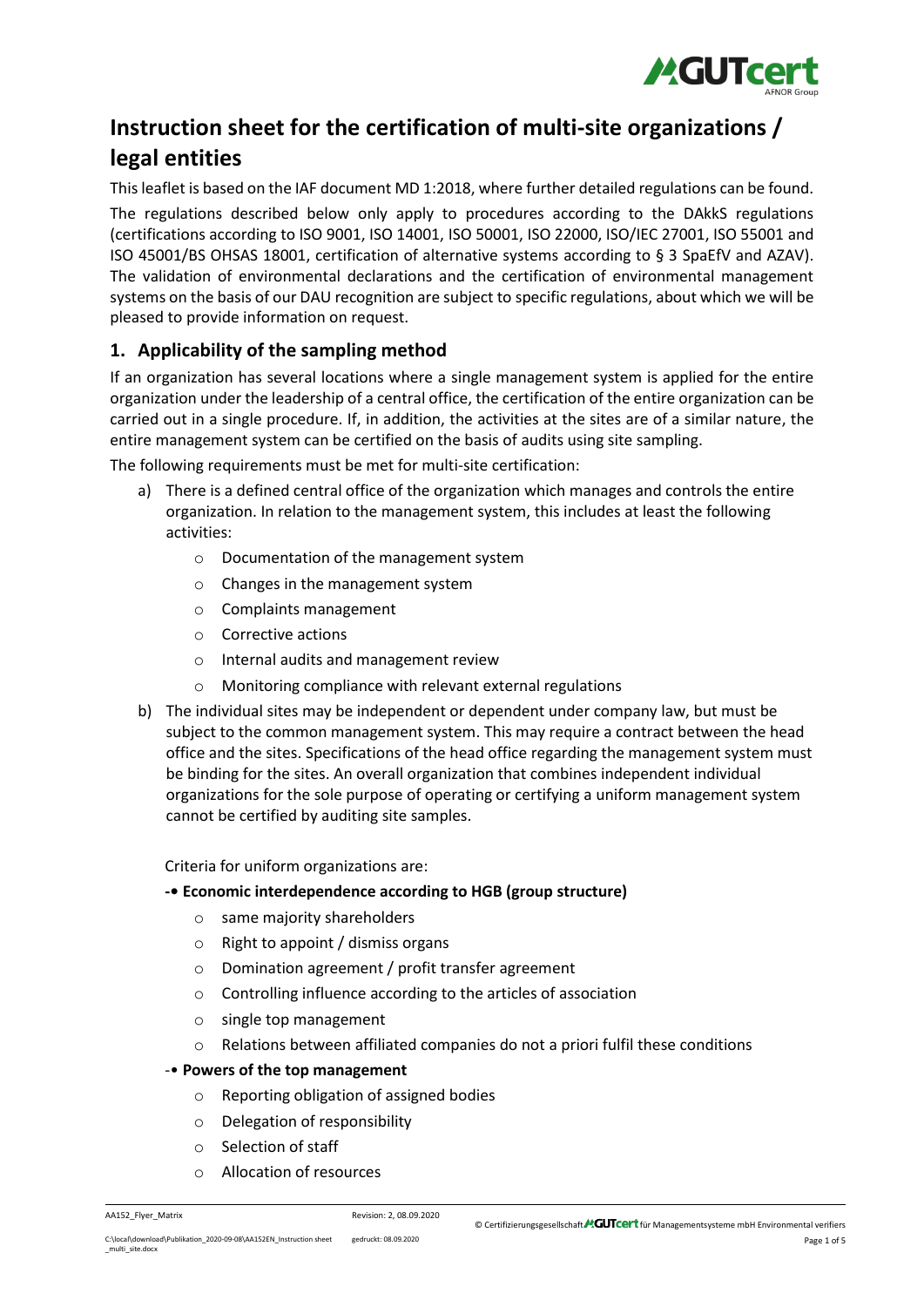

- o Binding specification of policy and goals
- o (This may not be the case even within group structures!)
- **-• Field of activity of headquarters and locations**
	- o Uniform business purpose of the entire organization
	- $\circ$  Headquarters globally controls service provision at the locations (e.g. via business policy and the management system)
- -• **Contractual relationship between headquarters and sites**
	- o Requirements see top management
	- o Authority of the head office (not only with regard to the management system)
- **-• Special cases:**
	- o Franchising: usually not multi-site capable
- c) Before the initial certification audit, the complete internal audit at all locations must have been completed (in the case of alternative systems, the recording of the energy situation in accordance with SpaEfV) and the management review must have been carried out.

The contract for certification is concluded with the central unit, whereby access to the individual sites must be ensured.

If the procedure is successful, all sites included are listed in an annex to the certificate. It is also possible to issue a sub-certificate for each site, for which additional work may be charged according to the offer.

# **2. Definitions**

A **site** comprises processes/activities under the control of a company that are carried out at a defined spatial location, including all associated or related storage of raw materials, by-products, intermediate products, finished products and waste materials, and all equipment or infrastructure involved in the processes/activities, whether temporary or not. Alternatively, where available, legally required definitions shall apply.

The geographical extent of a location is not necessarily limited to one (postal) address. Depending on the nature of the products or services, a larger area may be considered to be a site of an organization.

Sites can be either permanent or temporary, depending on the intended duration of use for the production of products or provision of services by the organization.

A **temporary site is** a site where specific activities are carried out for a limited period of time. The customer determines which locations are to be described as temporary. However, these must also be audited on a random basis as part of the certification. Temporary sites can also be listed on the certificate, but must be marked as temporary.

If processes are run using an online environment, regardless of physical location, the site is **virtual**. However, processes that must run in a physical environment (e.g. warehousing, physical testing laboratories) cannot be considered a virtual site. For the purposes of calculating audit duration, virtual sites are treated as single sites.

**Points of purchase** are energy consumption points outside of locations. They are connected to the network of the network operator via one or more offtake points and have their own energy meters. Therefore they are not own sites in the sense of IAF-MD1.

# <span id="page-1-0"></span>**3. Application of the sampling method**

For the auditing of an organisation with several sites, a sampling procedure may be used under certain conditions (see [1\)](#page-0-0). In addition to the aspects listed below, the audit programme should generally be designed to ensure that an effective audit is carried out which achieves the audit objectives with sufficient certainty and that existing risks are adequately addressed.

```
C:\local\download\Publikation_2020-09-08\AA152EN_Instruction sheet 
_multi_site.docx
```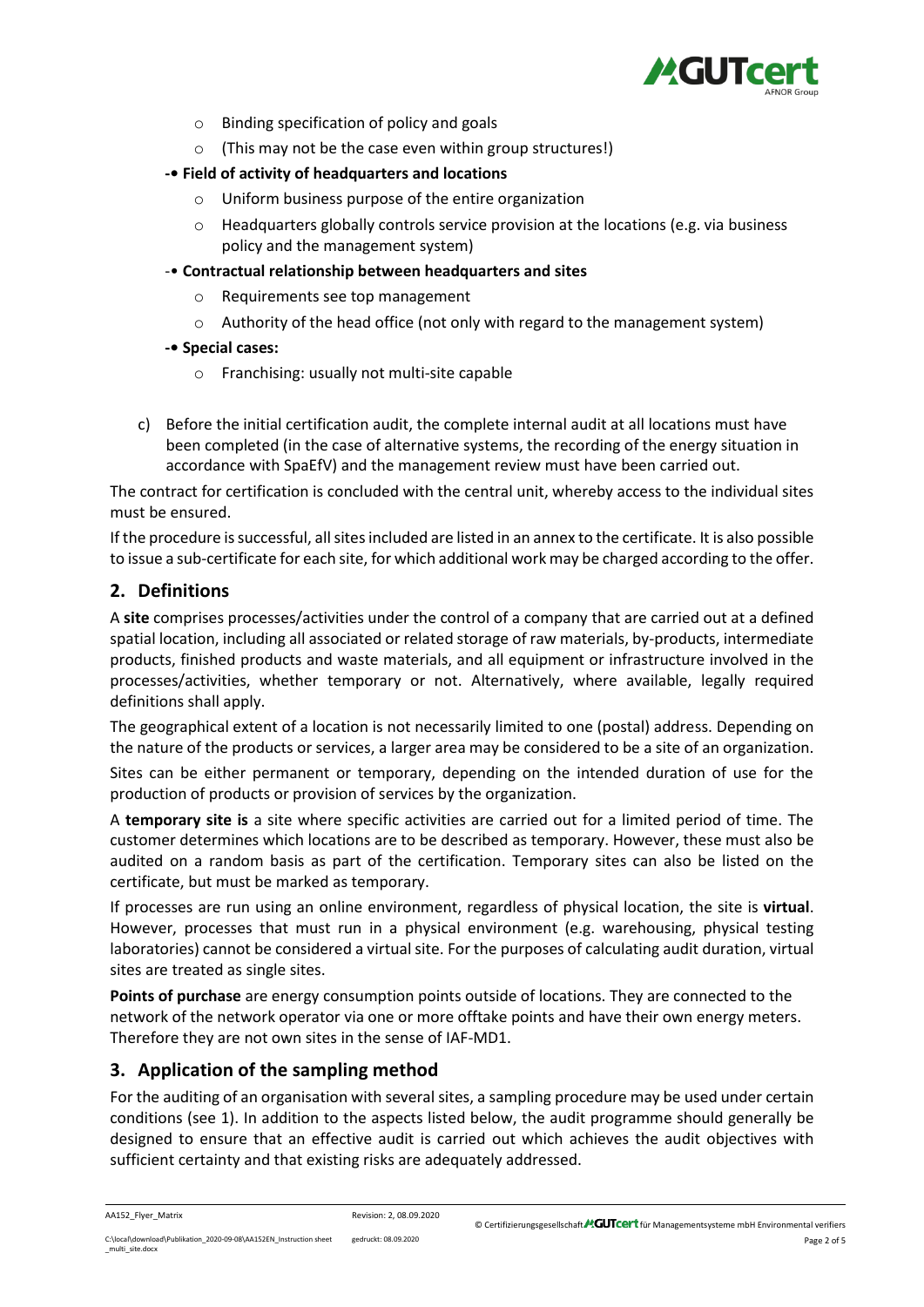

In addition to the head office, only selected locations are then included in the audit. The certification body is responsible for selecting the sites to be audited. A random procedure shall also be applied. Compared to a separate certification of the individual sites, there are often considerable cost advantages. When applying the random sampling procedure, the following prerequisites must also be observed:

## **general**

- The products/services made available at all locations must be essentially the same and must be produced using the same methods and processes.
- External requirements (e.g. laws), whose implementation is to be checked in the audit, are the same (or largely similar) at all locations

## **EMS**

• Similar, comparable environmental impacts exist at all locations.

## **EnMS**

- In addition to the locations, all the company's inspection points must also be included in the certification procedure. The certification body selects the inspection bodies to be audited in coordination with the appointed auditor.
- EnMS procedures according to ISO 50003: The processes relating to significant energy inputs and significant energy consumption must be essentially the same at all locations or organized in similar sub-units using similar methods or processes. Sites with the most energy-intensive processes must be subject to more frequent audits.

Additional tasks to the EnMS headquarters:

- o Energy Planning Process
- $\circ$  Determination and adjustment of the baseline and energy performance indicators
- o Definition of goals, targets and action plans
- o Assessment of the applicability and effectiveness of action plans and EnPIs
- o Organization-wide energy-related performance data

## **Alternative systems**

• The site selection must cover all energy efficiency measures. For production and sales sites, the samples must be drawn from groups with similar site characteristics (energy consumption classes, product specification, area, number of employees).

## **OH&SMS**

- Accident and health risks for employees at work must not differ significantly at all locations and must be assignable to the same risk class.
- If additional accident and health risks are present at sites that result in a classification in a higher risk category, these sites must be excluded from the sampling procedure and audited separately.

## **AZAV**

• In these procedures, the sampling procedure is only applicable within a legal entity.

**ISMS**

• The sampling procedure can only be applied to sites where no increased risk has been identified. High risk sites must be audited annually.

## **AMS**

- The following aspects must be taken into account when selecting the sample of assets:
	- o Risk potential with significant financial impact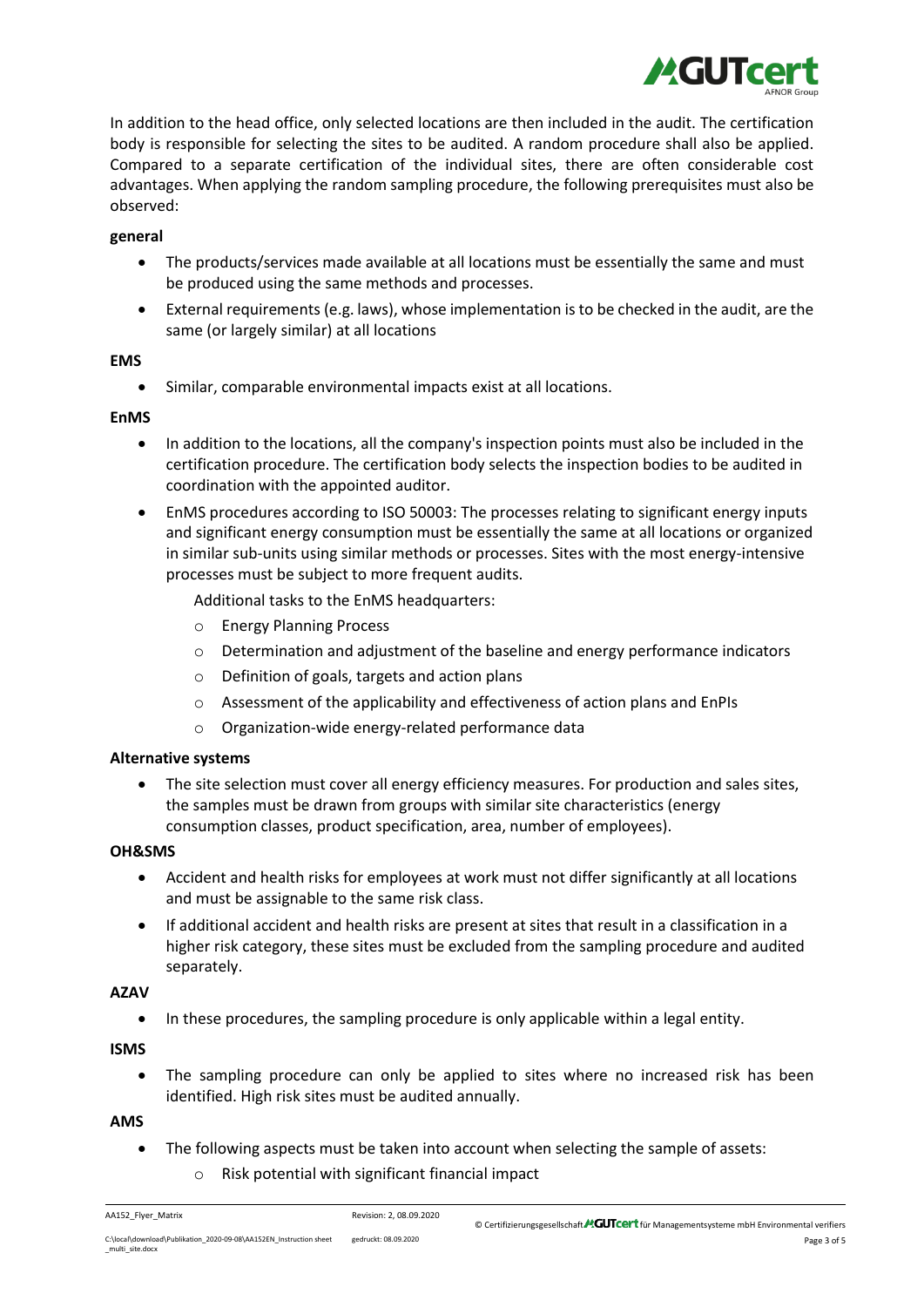

 $\circ$  Influence on the intended results (performance, planning, leadership, support)

The size of the sample for the audit of the sites is based on the detailed provisions of MD1:2018, 6.1.3.3.

# **4. Inclusion of temporary locations**

When temporary sites are included in the sampling plan, their role in the management system shall be taken into account.

If they differ only in terms of the period of use, they are treated in the same way as permanent sites (possibly as a separate cluster, se[e 5.b\)](#page-3-0).

In case of less time use or reduced relevance in the management system (e.g. regarding the number of relevant processes), both the number of temporary sites included and the respective planned audit time may be less than that for permanent sites. The existing risks and the effectiveness of the audit must be taken into account as a determining factor. For OH&SMS procedures, different project statuses should also be considered in the sample.

## **5. Adjustment of the sample size**

## **a. Consideration of additional risks**

When determining the scope of the sample, additional factors that pose risks to the effectiveness of the audit are taken into account to an increasing extent:

- Size of the locations and number of employees
- Complexity and risk level of processes / activities
- Complaints and other aspects of corrective and preventive action
- Results of internal audits and management assessments

## <span id="page-3-0"></span>**b. Site clustering**

If the conditions specified unde[r 3.](#page-1-0) apply to only some of the sites, the sample scope may be adjusted. In this way, locations can be divided into different clusters, for which the above-mentioned requirements are then fulfilled. The sample selection is then carried out separately for each cluster.

## **c. Inclusion of new locations**

If new sites are to be included in an existing multi-site certificate, the certification/registration body shall adjust the audit program in consultation with the audit leader. In doing so, the aspects mentioned in this document shall be taken into account when determining the new sample scope. As a rule, at least one new site shall be included in the sample; any decision to the contrary shall be justified.

## **d. Multisite certification without sampling**

If a sampling procedure is not possible, all sites are audited in initial and recertification audits. In surveillance audits, 30% of all sites are audited in addition to the headquarters(rounded up to the next whole number). All sites to be included in the matrix during the year must be audited individually.

## **6. Calculation of audit time**

The calculation of the audit time per site is done according to IAF MD 5 or the specific management system regulation. The further requirements of IAF MD 1, 7.3 are taken into account.

When determining the site-specific audit time, priority should also be given to the effectiveness of the audit. For this purpose, a transfer of audit time between different sites should also be considered, if necessary. In special cases, a further reduction of the audit time at sites can even be made on the basis of a risk analysis. The decisions in this regard must be justified and documented in detail.